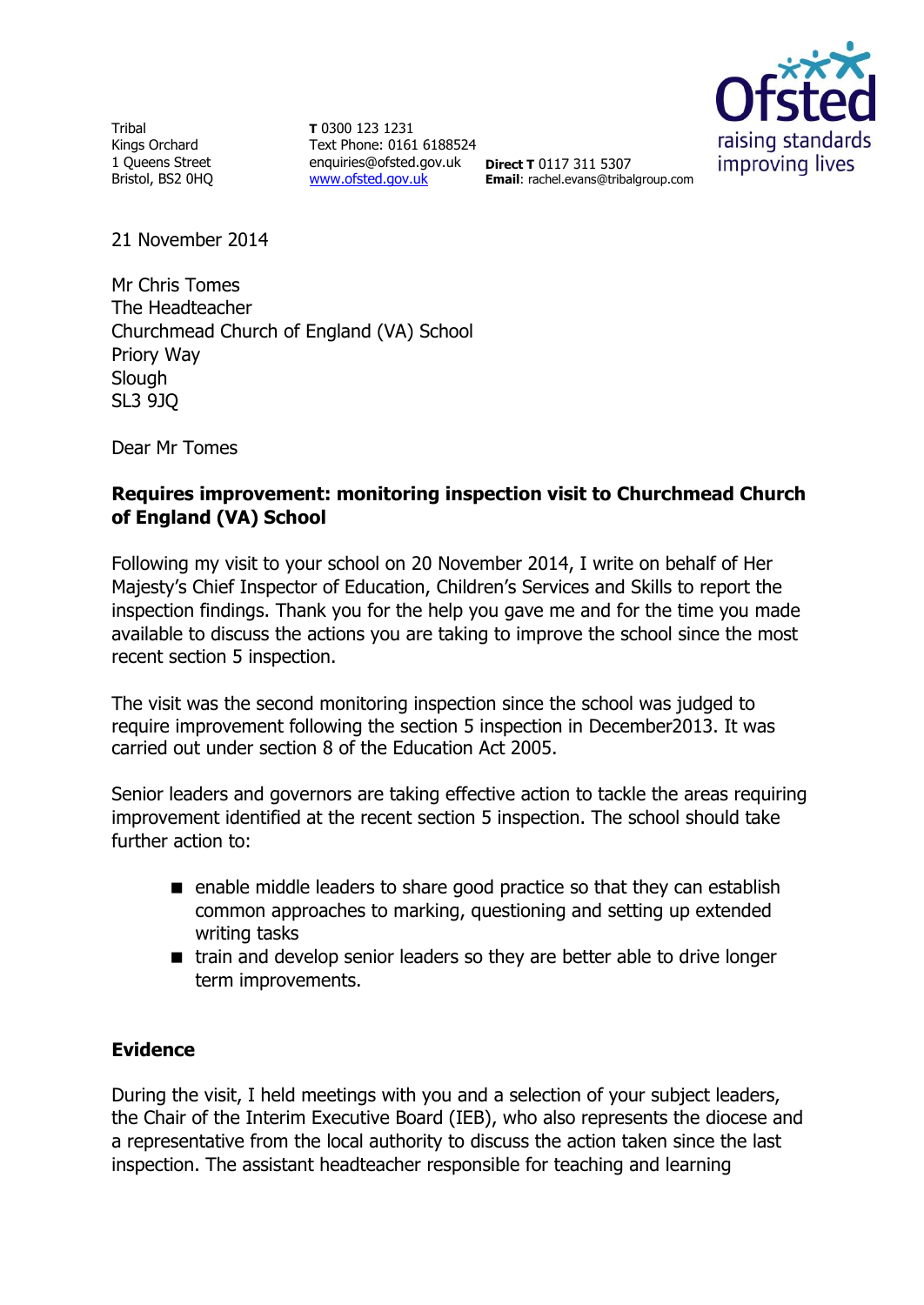

accompanied me on brief visits to classes in science, mathematics, physical education, dance, geography and religious studies. I evaluated the plans you made since my last visit.

## **Context**

There have been no significant changes since the last monitoring inspection on 19 September 2014.

## **Main findings**

You carefully considered the recommendations from my last visit. As a result the actions you took were well planned and prioritised. You have rightly focused on ensuring all teachers make a greater contribution to moving the school forward. To this end you have rigorously reviewed the targets set to manage teachers' performance and fixed new ones which are closely aligned to the areas for improvement from the previous inspection.

Senior leaders are making better use of information on students' progress to ask subject leaders why some students make slower progress than others. Consequently, subject leaders are making more regular checks on the quality of teaching in their departments. They keep clear records of the specific skills that teachers need to develop further. These records are collated by senior leaders. Leaders carry out follow-up checks to monitor how well teachers are improving in the areas identified.

You have made sensible changes to your senior leadership team. You now line manage science and have reviewed the line management of mathematics. There is greater consistency in the quality of subject-specific next steps that teachers provide at the end of marked work, most notably in mathematics and science. Teachers ask students to carry out follow-up tasks. However, students do not always complete the follow-up task to the same standard as the original work. Some teachers do not challenge this enough.

In all the classes visited, teachers focused on improving the communication skills of the students. In physical education and dance, students were confident in their use of subject-specific vocabulary to describe the approaches they were taking to practical activities. In mathematics classes, teachers reminded students to give verbal answers using the same language required to answer questions in examinations. In science classes, students were able to use technical vocabulary to describe the experiments they were conducting. Some students were less confident when providing written explanations for scientific phenomena. Some writing tasks do not stretch and challenge more able students.

The Chair of the IEB has recently spent a day in school visiting lessons. He has a sharp understanding of the school's strengths and weaknesses. He has rightly